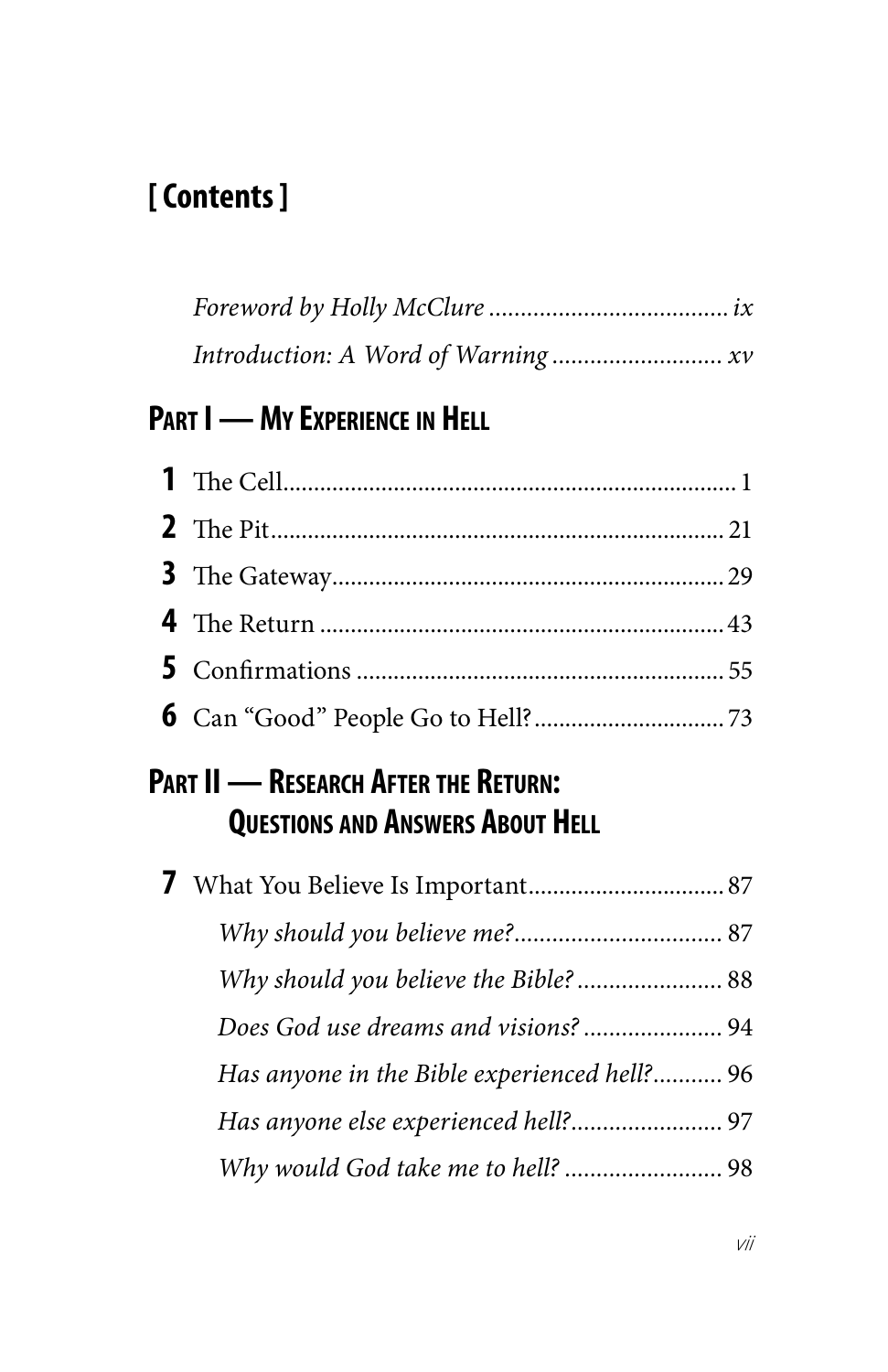| Why would God allow me to                    |  |
|----------------------------------------------|--|
| Is hell a literal burning place? 104         |  |
|                                              |  |
|                                              |  |
|                                              |  |
| 9 Understanding What Happens in Hell  115    |  |
|                                              |  |
| Are there prison cells and bars in hell? 116 |  |
| Are there degrees of punishment in hell? 118 |  |
|                                              |  |
|                                              |  |
| Do demons have great strength?  126          |  |
| Can demons torment people on Earth?  127     |  |
| Can demons torment people in hell? 130       |  |
|                                              |  |
| Appendix B: Comments on Hell                 |  |
|                                              |  |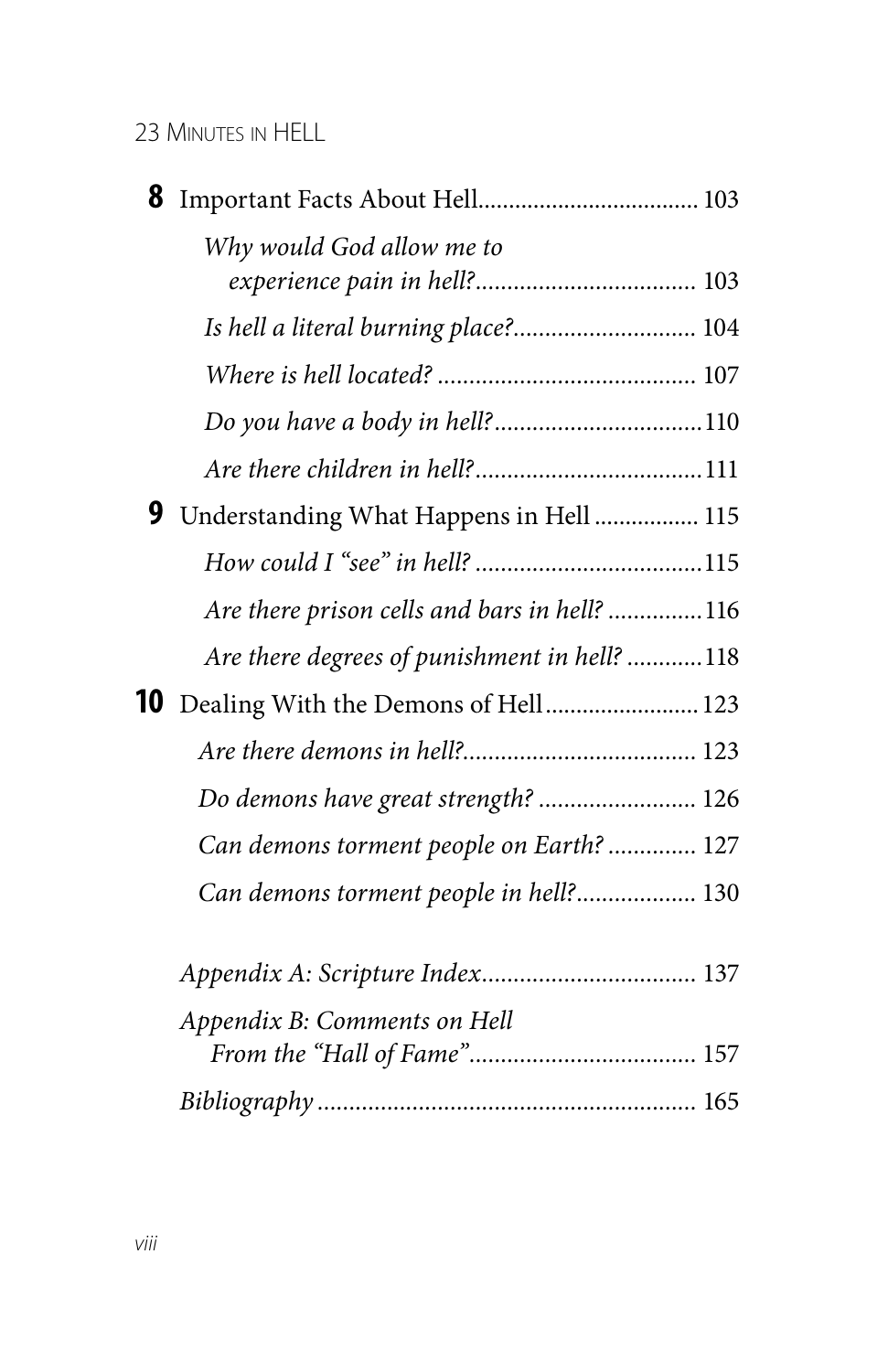## **[ Introduction ]**

# **AWord of Warning**

**O**N SUNDAY, NOVEMBER 22, 1998, my wife, Annette, and I spent the evening at the home of one of our close friends. There was nothing unusual about that night. Annette and I headed home around 11:00 p.m., and we fell into bed shortly before midnight, unaware that my lifewas about to be changed forever by an event I still find hard to explain. Suddenly, at 3:00 a.m. on the 23rd, without any notice, I found myself being hurled through the air, and then was falling to the ground, completely out of control.

I landed in what appeared to be a prison cell. The walls of the cell were made out of rough-hewn stone and had a door made of what appeared to be thick, metal bars.<sup>1</sup> I was completely naked, which added to the vulnerability of a captive. This was not a dream—I was actually in this strange place. Fully awake and cognizant, I had no idea what had happened, how I had traveled, or why I was there until it was shown to me and explained later during my journey.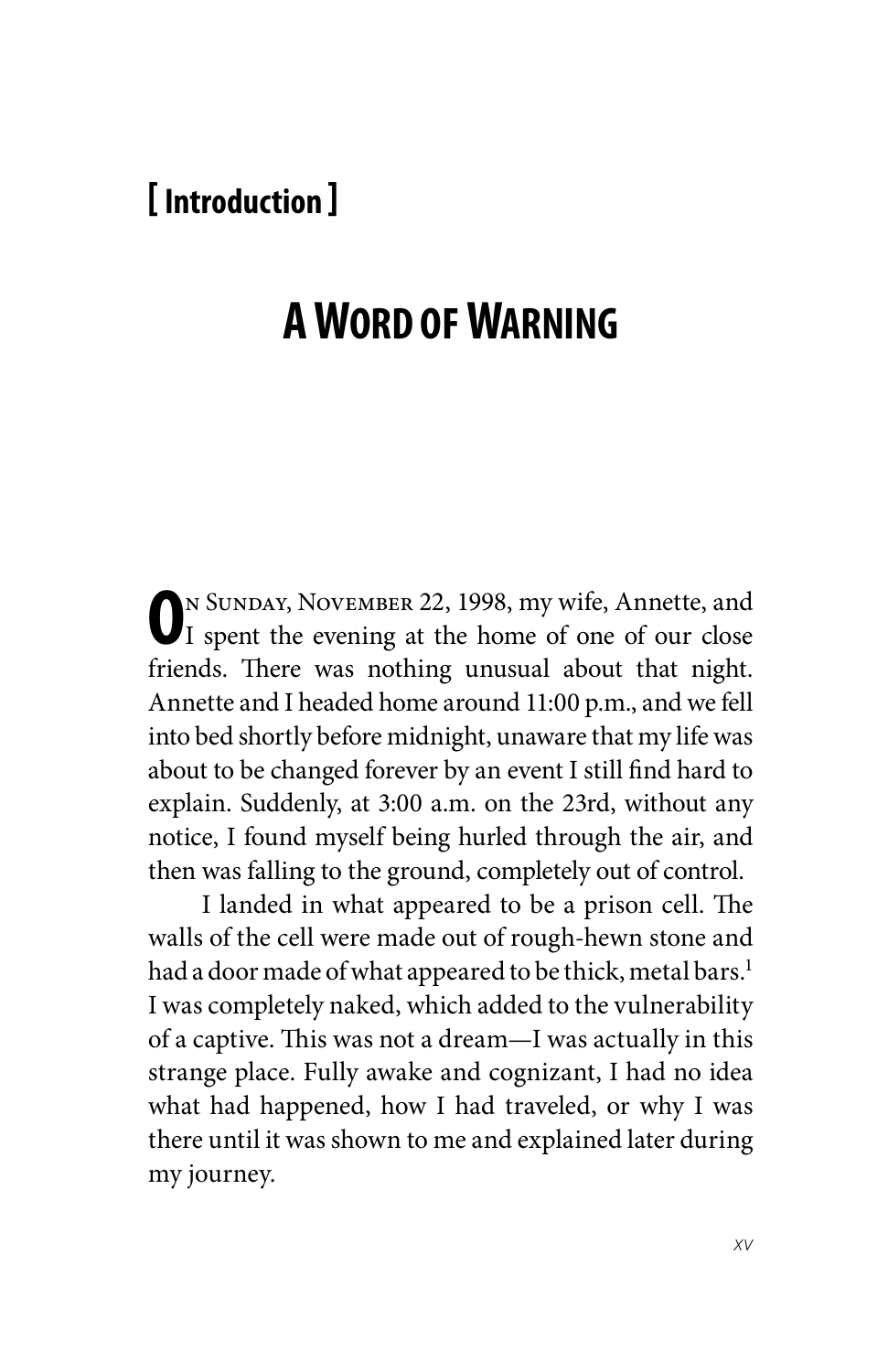The very first thing I noticed was the temperature. It was hot—far beyond any possibility of sustaining life. It was so hot that I wondered, *Why am I still alive? How could I survive such intense heat?*<sup>2</sup> My flesh should disintegrate from off my body at any moment. The reality was that it didn't. This wasn't a nightmare; it was real. The severity of this heat had the effect of taking every ounce of strength out of me.

I wasn't yet fully aware of it—but I had fallen into hell.

If you are like most people, you probably opened this book out of pure curiosity. Somewhere in the back of your mind you may be thinking, *Did this man really go to hell—hell, as in fire, burning, and torment?* Or maybe you think I'm making the whole thing up, because no one could go to hell and live to tell about it. You might not even believe there is a hell. If you do believe in a literal hell, you probably think that the only reason God would send someone to hell was if that person was evil and deserved it, right?

Well, in my case, it's none of the above. Yes, I was taken to a literal burning hell, and no, it had nothing to do with being *good* or *bad*. The reason I was shown this place was to bring back a message of warning. My story is not one to condemn, but rather to inform you that hell is a real place—it does exist. God's desire is that no one go there. But the sad and simple fact is that people make the choice to go to hell every day.

Today in our society, warnings serve to protect us from harm. Not only are warnings welcomed guideposts,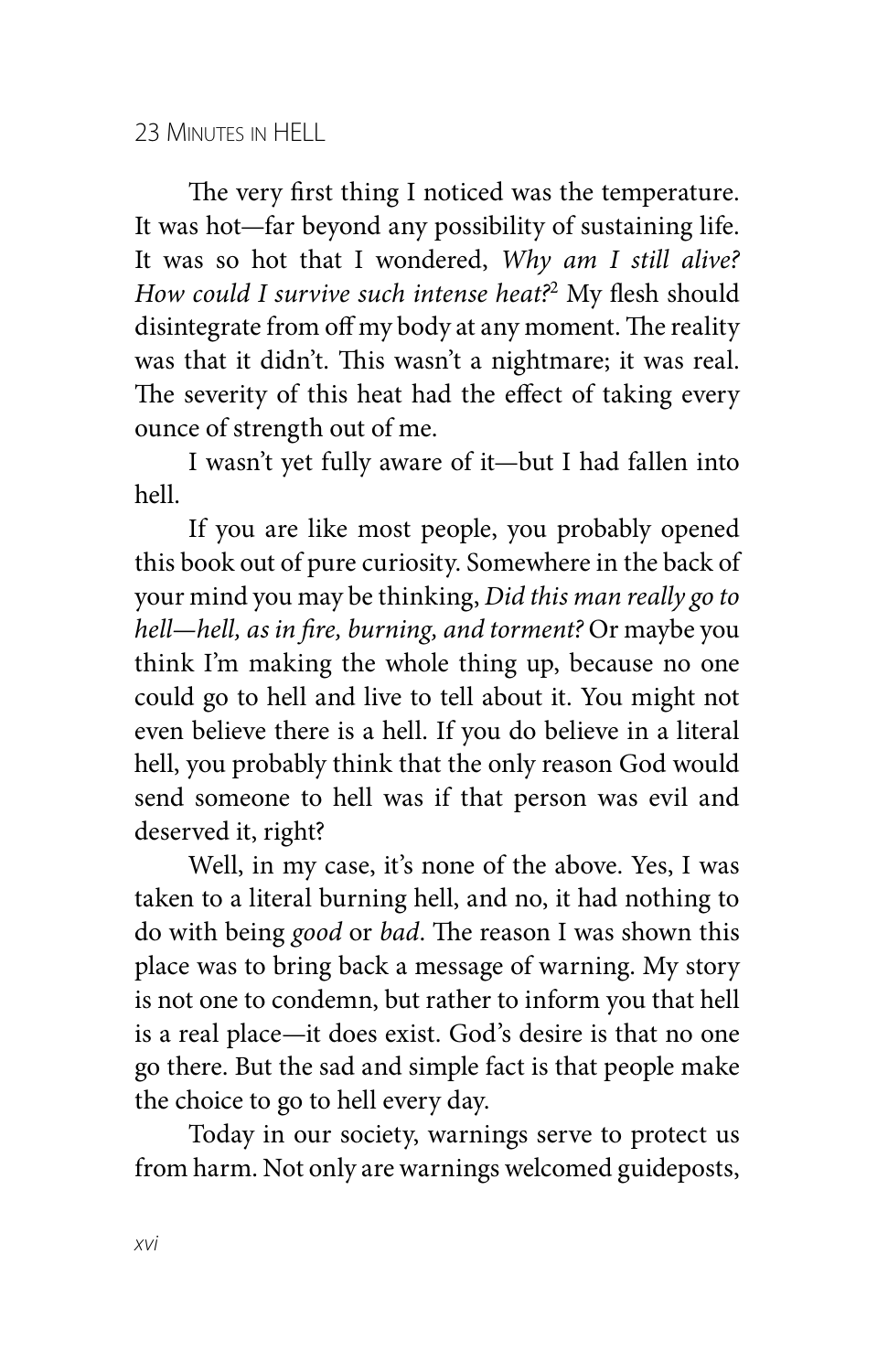but also we expect them to be posted on everything from toothpaste to real estate. For instance, in the real estate industry, contracts are written to protect the buyer and disclose to that buyer all facts known. In fact, the buyer would be outraged if he or she were not given full disclosure.

What loving parent does not warn his or her children not to play in a busy street?

When the sky turns dark and the winds increase, we look to our local news channel to communicate tornado or hurricane warnings.

So why is it that when God warns us of what will happen if we travel down the wrong road, we are quick to say that He is myopic and condemning? Or we say He is judgmental! The truth is that He warns us because He is a good God, one who loves us and wants to help, guide, and protect us. Personally, His warnings are most welcome in my life.

This experience is not something I asked for or ever wanted. Being of a conservative nature, being associated with something seemingly so radical is not comfortable for me. However, I am able to overlook my discomfort in light of God's overall perspective. I have since discovered that my story coincides with what Scripture details about hell. This is of far greater importance than what I have to say.

My horrifying journey felt like it lasted an eternity, but, in actuality, it lasted less than half an hour. Those twenty-three minutes were more than enough to convince me that I would never, ever want to return, not even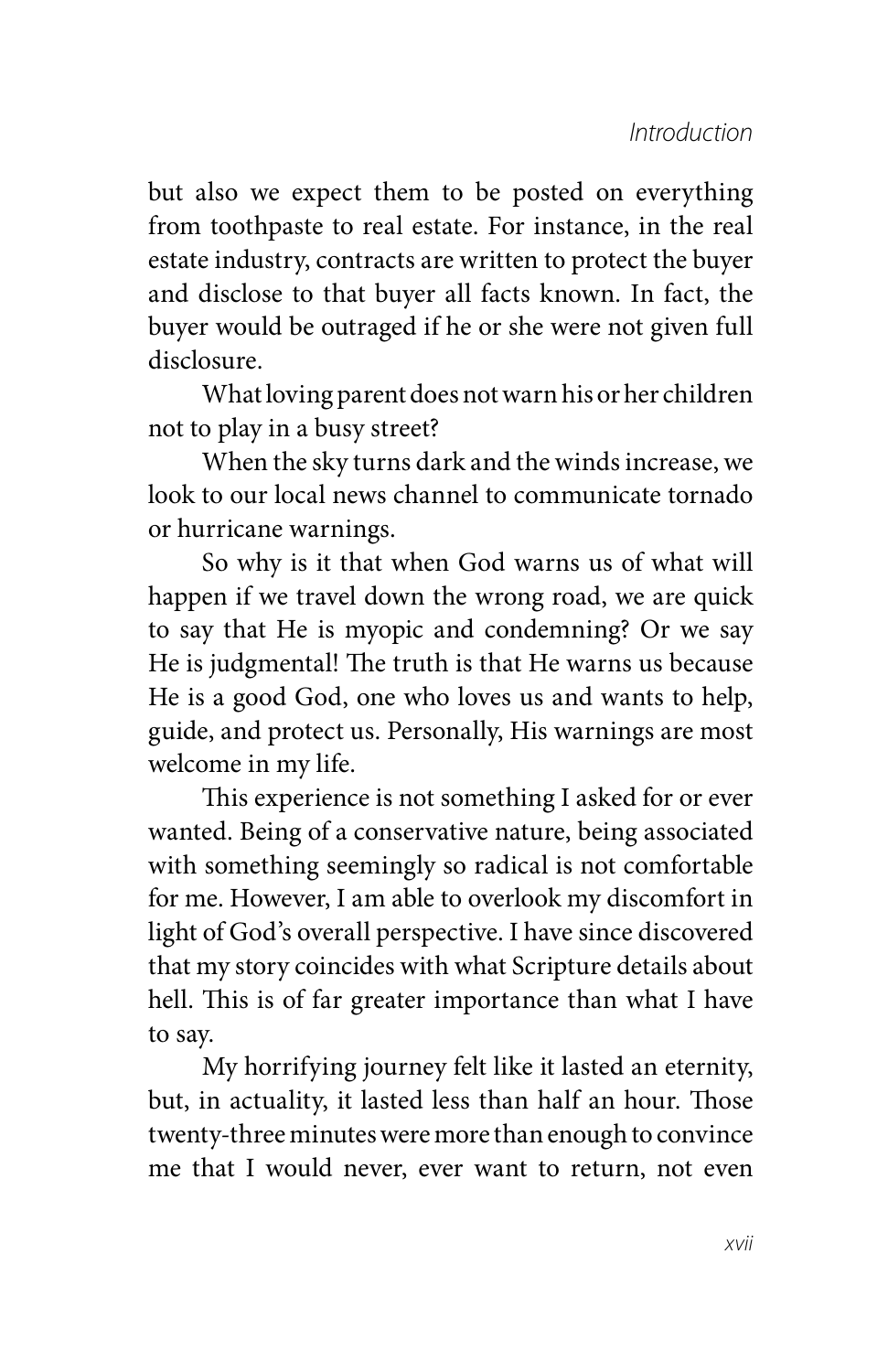for one more minute. And it has now become my life's purpose to tell others what I saw, heard, and felt so that whoever reads this story will be able to take the proper measures to steer clear of this place at all costs.

My sincere hope is that this book is the closest you will ever come to experiencing this reality for yourself.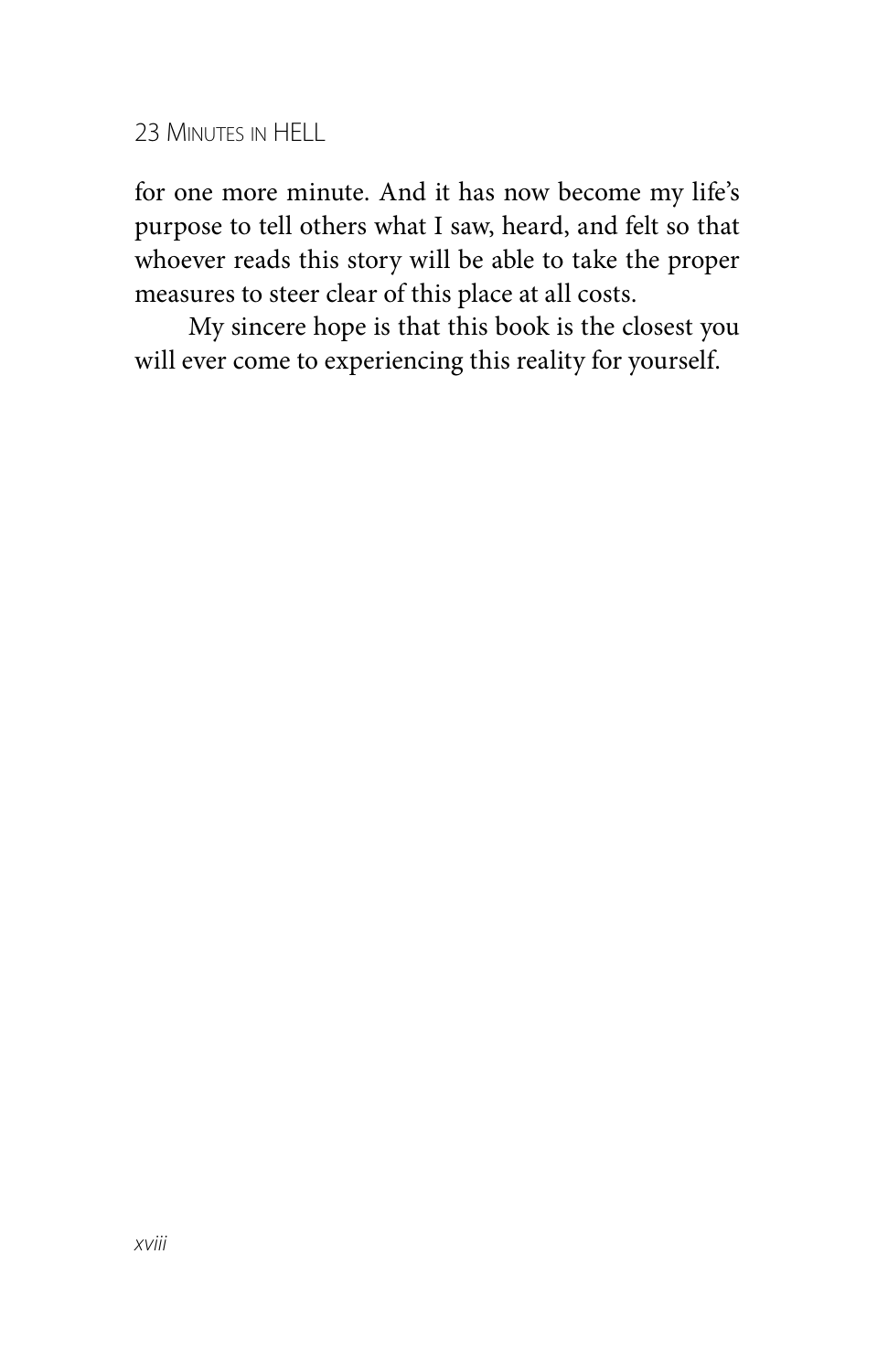# **[ Chapter 1 ]**

# **The Cell**

N OUR FIRST anniversary, Annette and I took a trip to Carmel, California. It was a perfect place to celebrate, sitting on the outdoor deck of one of our favorite spots overlooking the picturesque mountain cliffs, trees, and homes edged along the blue Pacific. The crystalclear morning sky and waves hitting the shoreline were a perfect backdrop for shared conversations about our hearts' desires, goals, and dreams for our new life together. I mentioned to my wife, "This is probably the closest place to heaven anyone could experience while on the earth." Annette agreed. We both had a strong feeling that God had put us together for a very special purpose.

As we reflected on the goodness of God in our lives, one word summed up the attitude of my heart *grateful*. I was so very grateful for my beautiful wife and the life we had together. From the moment I saw her I knew she was the one for me, and I truly view her as a gift from above. I was grateful for my health, family, bills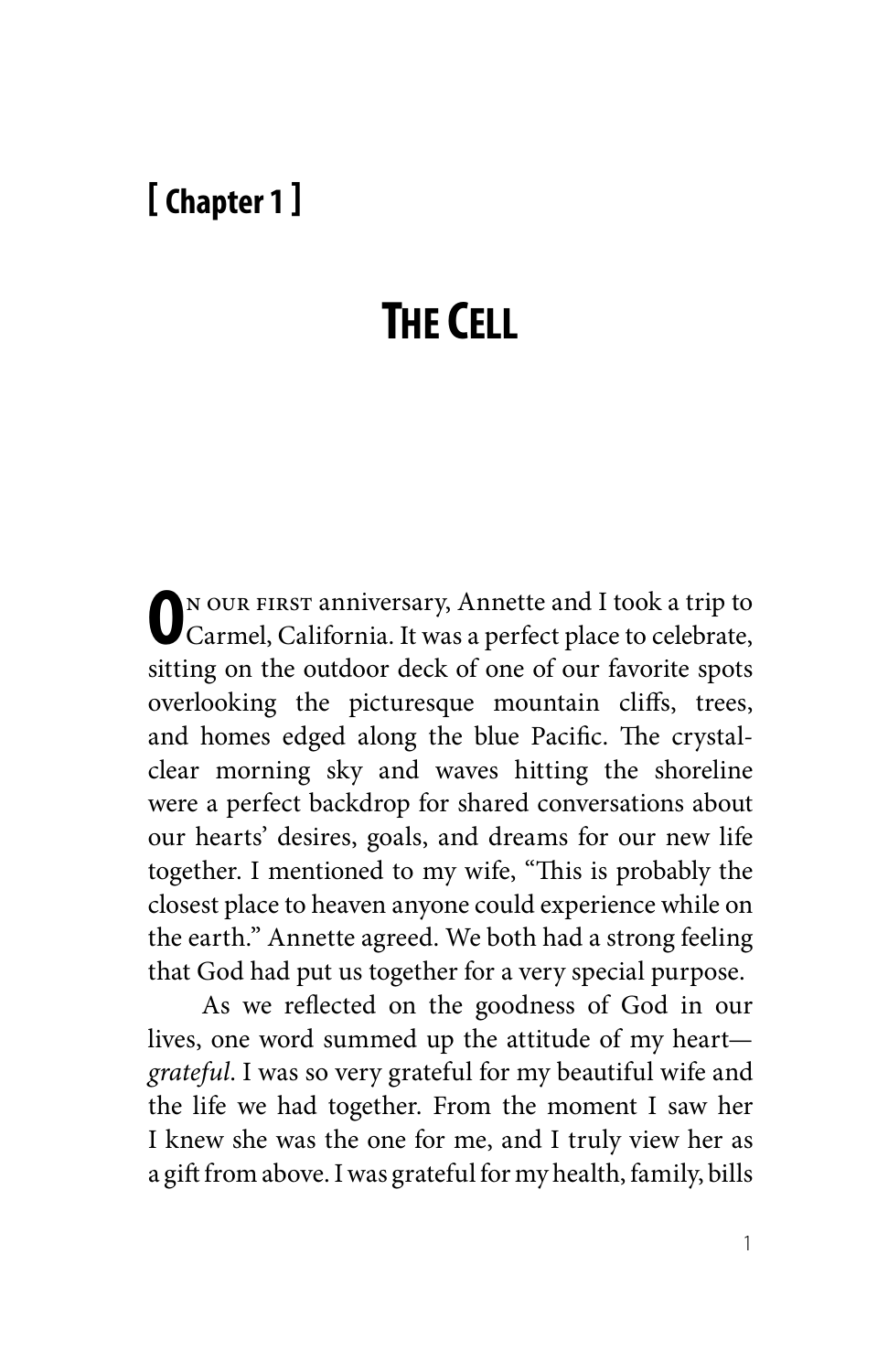paid, financial provision, and peace. There is something deeply satisfying when one has such moments to reflect and dream. What would be the next chapter to unfold in our lives? Just two weeks later, unbeknownst to us, we would be confronted with an event that would forever change our lives.

## **The Journey**

I've already shared with you the beginning of that journey on November 22, 1998. That was the night I was catapulted out of my bed into the very pit of hell. My point of arrival was a cell that was approximately fifteen feet high by ten feet wide with a fifteen-foot depth.

With its walls of rough stone and rigid bars on the door, I felt as though I was in a temporary holding area, a place where a prisoner would await his final hours before meeting a far more terrifying destiny. Isaiah 24:22 says, "And they shall be gathered together, as prisoners are gathered in the pit, and shall be shut up in the *prison*" (kjv). Proverbs 7:27 refers to "chambers" of death in hell.

AsI lay there on the floor of that cell, I felt extremely weak. I noticed that I had a body, one that appeared just as it is now.<sup>1</sup> Lifting my head, I began to look around. Immediately I realized that I was not alone in this cell. I saw two enormous beasts, unlike anything I had ever seen before.

These creatures were approximately ten to thirteen feet tall.<sup>2</sup> These towering beasts were far, far beyond intimidating. It is one thing to be threatened by someone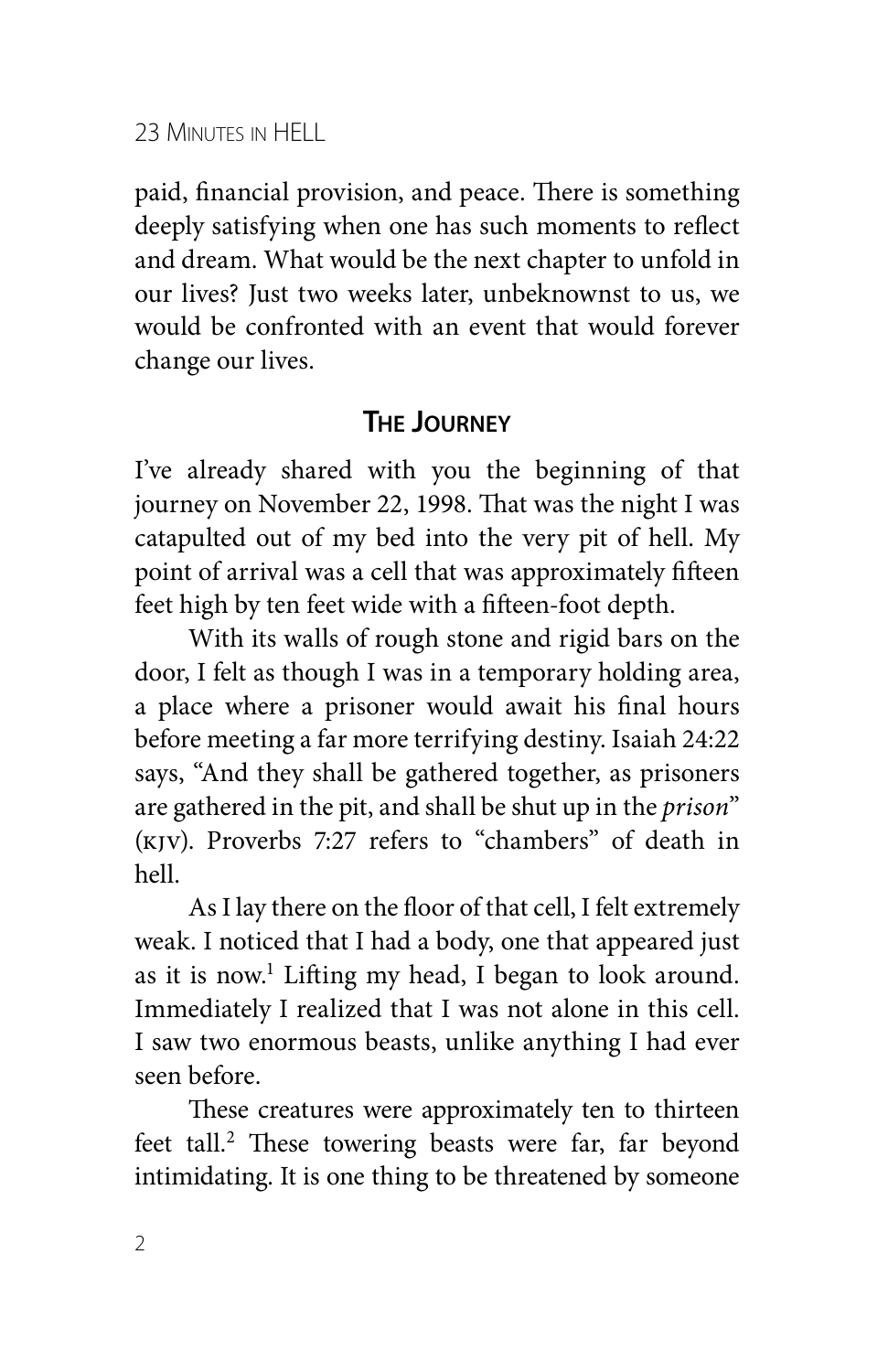much taller than you. But these creatures were not of this natural world. I recognized that they were entirely evil, and they were gazing at me with pure, unrestrained hatred, which completely paralyzed me with fear. "Evil" and "Terror"

stood before me. Those creatures were an intensely concentrated manifestation of those two forces.

I still had no idea where I was, and I felt utterly panicked. Although I had no

I know of no one who has overstated the terror of Hell ... We are meant to tremble and feel dread. We are meant to recoil from the reality. Not by denying it, but by fleeing from it into the arms of Jesus, who died to save us from it.<sup>3</sup> *—John Piper*

point of reference, no familiarity with anything I was experiencing, and no understanding of how I got here, still I was faced with the unimaginable reality that a tortuous death seemed certain.

The creatures weren't animals, but they weren't human, either. Each giant beast resembled a reptile in appearance, but took on human form. Their arms and legs were unequal in length, out of proportion—without symmetry. The first one had bumps and scales all over its grotesque body. It had a huge protruding jaw, gigantic teeth, and large sunken-in eyes.<sup>4</sup> This creature was stout and powerful, with thick legs and abnormally large feet. It was pacing violently around the cell like a caged bull, and its demeanor was extremely ferocious. The second beast was taller and thinner, with very long arms and razor-sharp fins that covered its body. Protruding from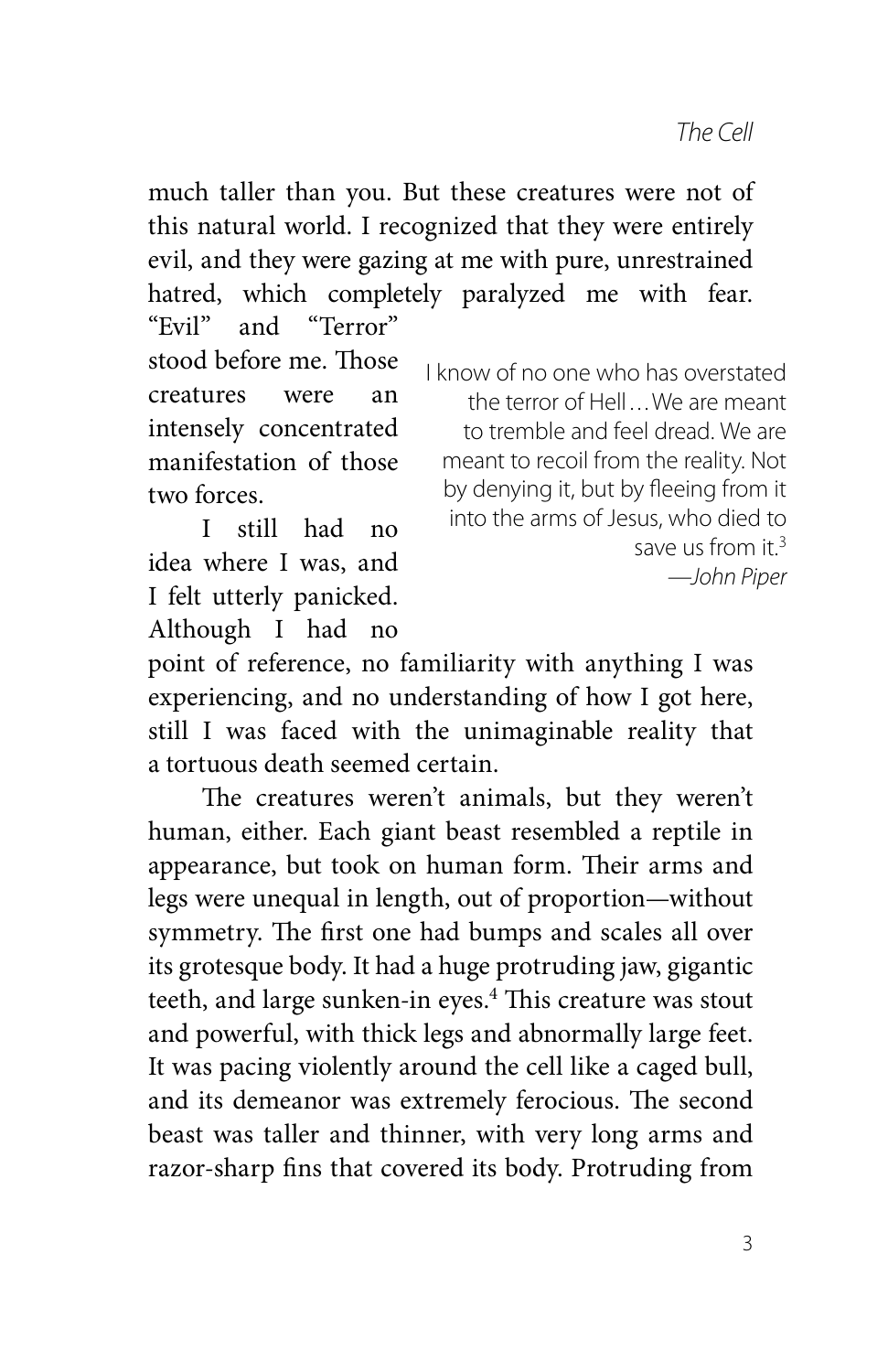its hands were claws that were nearly a foot long. Its personality seemed different from the first being. It was certainly no less evil, but it remained rather still.

I could hear the creatures speaking to each other. Although I could not identify what language it was, somehow I could understand their words. They were awful words—terrible, blasphemous language that spewed from their mouths expressing extreme hatred for  $God<sup>5</sup>$ 

Suddenly they turned their attention toward me. They looked like hungry predators staring at their prey. I was terrified. Like an insect in a deadly spider's web, I felt helpless, trapped, and frozen with fear. I knew I had become the object of their hostility, and I felt a violent, evil presence such as I had never felt before and greater than anything I could imagine. They possessed a hatred that far surpassed any hatred a person could have, and now that hatred was directed straight at me. I couldn't identify what these beasts were yet, but I knew they meant me harm.<sup>6</sup>

I wanted desperately to get up and run. But as I lay on that wretched cell floor, I noticed that I had absolutely no strength in my body. I could barely move. Why didn't I have strength? I felt so defenseless.7 Psalm 88:4 says, "I am counted with them that go down into the pit: I am as a man that hath *no strength*" (kjv).

I knew that it was much more than physical weakness I was feeling. Indeed, it was weakness of every form. I was mentally and emotionally drained, even though I had only been there a few minutes. Most of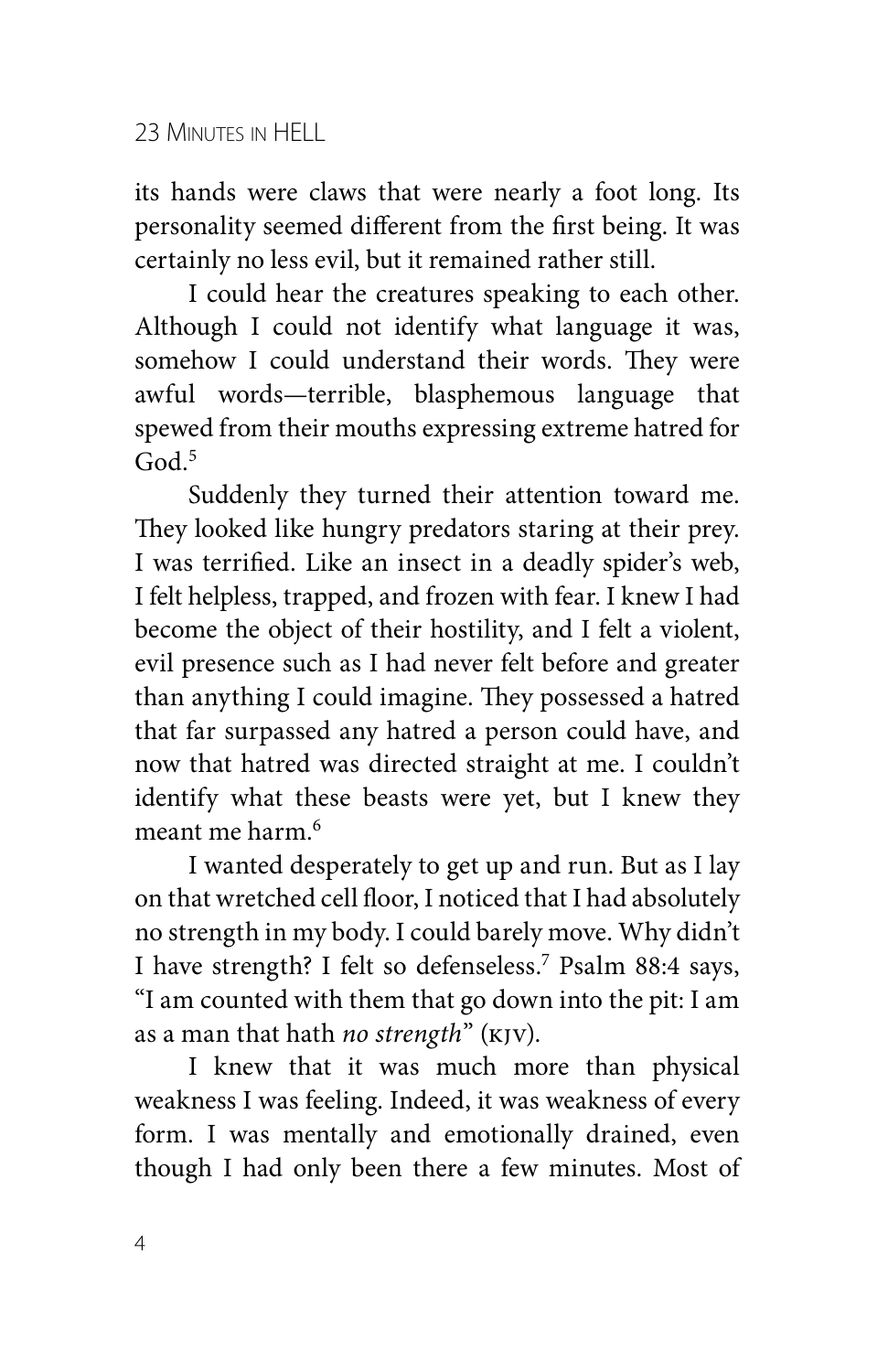us have experienced a loss of strength and energy after intense weeping, emotional distress, or grief. After a time of healing, we regain that strength though it may take years. However, at that moment I felt that there would never be a time for recuperating from the literal weight that had fallen upon

me—a weight of hopeless despair.

Twomore creatures came into the cell, and I had the feeling that these four beings had been "assigned" to me. I felt as though I was being "sized

For hell is viewed by our Lord Jesus Christ not as "made for man," but "made for the devil and his angels." Humans as such were made for fellowship with God and for eternal glory. That such creatures should be banished forever into the outer darkness with no escape exit, should fill us with a sense of horror.8 *—Sinclair B. Ferguson*

up" and that my torment would be their amusement. As they entered, suddenly the light vanished. It became absolutely pitch black. I had no idea why the sudden and intense darkness had begun. But I sensed that the light that had been present had been an intrusion and that the atmosphere had now returned to its normal state of darkness. Lamentations 3:6 states:"He has set me in *dark places* like the dead of long ago."

One of the creatures picked me up. The strength of the beast was amazing. I was comparable to the weight of a water glass in its hand. Mark 5:3–4 describes a man possessed with a demon with these words: ". . .no one could bind him, not even with chains. . .the chains had been pulled apart by him, and the shackles broken in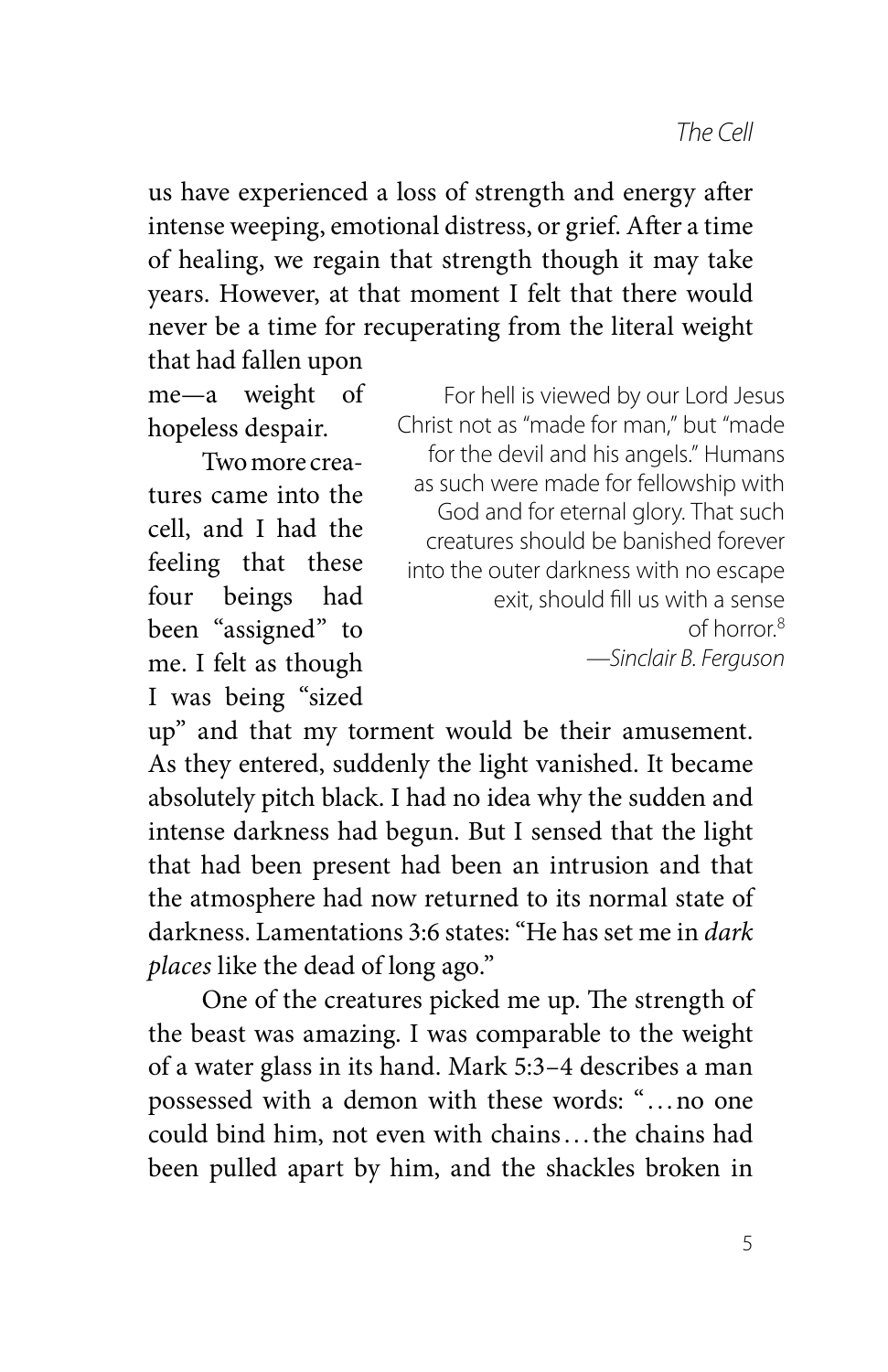pieces." Instinctively,I knewthat the creature holding me had strength approximately one thousand times greater than a man. I cannot explain how I perceived that bit of information. Then the beast threw me against the wall. I crumbled onto the floor. It felt as though every bone in my body had been broken.<sup>9</sup> I felt pain, but it was as if the pain was being somehow softened. I knew I did not experience the full brunt of the pain. I thought, *How was it blocked?*

The second beast, with its razor-like claws and sharp protruding fins, then grabbed me from behind in a bear hug. As it pressed me into its chest, its sharp fins pierced my back. I felt like a rag doll in its clutches in comparison to his enormous size. He then reached around and plunged his claws into my chest and ripped them outward. My flesh hung from my body like ribbons as I fell again to the cell floor.10 These creatures had no respect for the human body—how remarkably it is made. I have always taken care of myself by eating right, exercising, and staying in shape, but none of that mattered as my body was being destroyed right before my eyes.

I knew that I could not escape this torture via death, for not even that was an option. Death penetrated me, but eluded me. The creatures seemed to derive pleasure in the pain and terror they inflicted upon me. Psalm 116:3 (kjv) says,"The sorrows of death compassed me, and the pains of hell gat hold upon me: I found trouble and sorrow." Oh, how I yearned for death, but there would be none.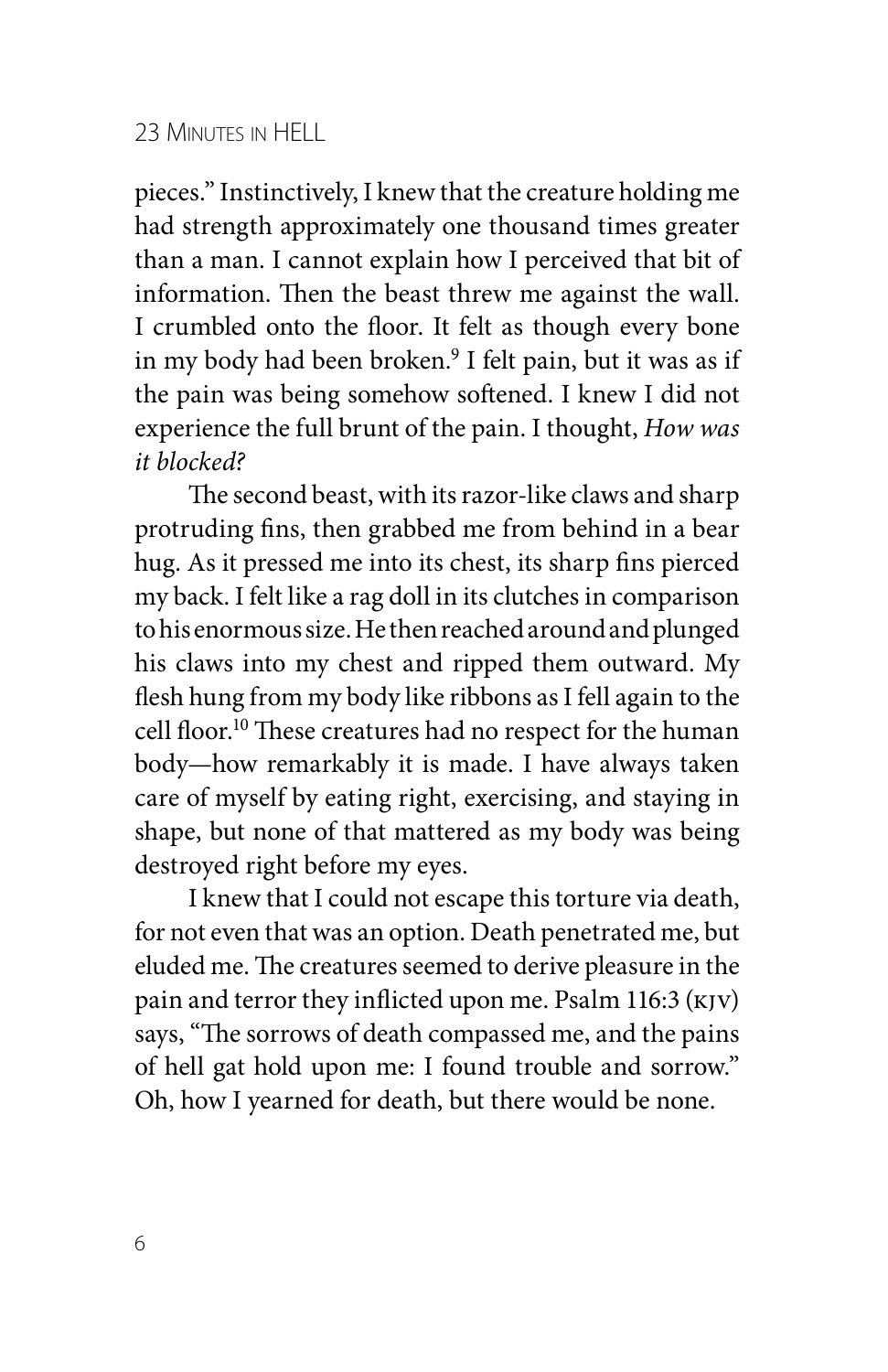## **The Living Dead**

I pleaded for mercy, but they had none—absolutely no mercy. They seemed to be incapable of it. They were pure evil. No mercy existed in that place. Mercy is from God in heaven  $11$ 

The mental anguish I felt was indescribable. Asking for mercy from such evil only seemed to heighten their desire to torment me more.

I was conscious of the fact that there was no fluid coming from my wounds. No blood, no water, nothing.<sup>12</sup>

At this time, I did not stop to wonder why. I was extremely nauseous from the terrible, foul stench coming from these

The reality of Hell is so far beyond our experience that language cannot adequately describe it.<sup>13</sup> *—Edward Donnelly*

creatures. It was absolutely disgusting, foul, and rotten. It was, by far, the most putrid smells I have ever encountered.14 If you could take every rotten thing you can imagine, such as an open sewer, rotten meat, spoiled eggs, sour milk, dead rotting animal flesh, and sulfur, and magnify it a thousand times, you might come close. This is not an exaggeration. The odor was actually extremely toxic, and that alone should have killed me.

Instinctively, I just knew that some of the things I experienced were a thousand times worse than what would be possible on the earth's surface—things such as the odors mentioned, the strength of the demons, the loudness of the screams, the dryness, and the loneliness felt.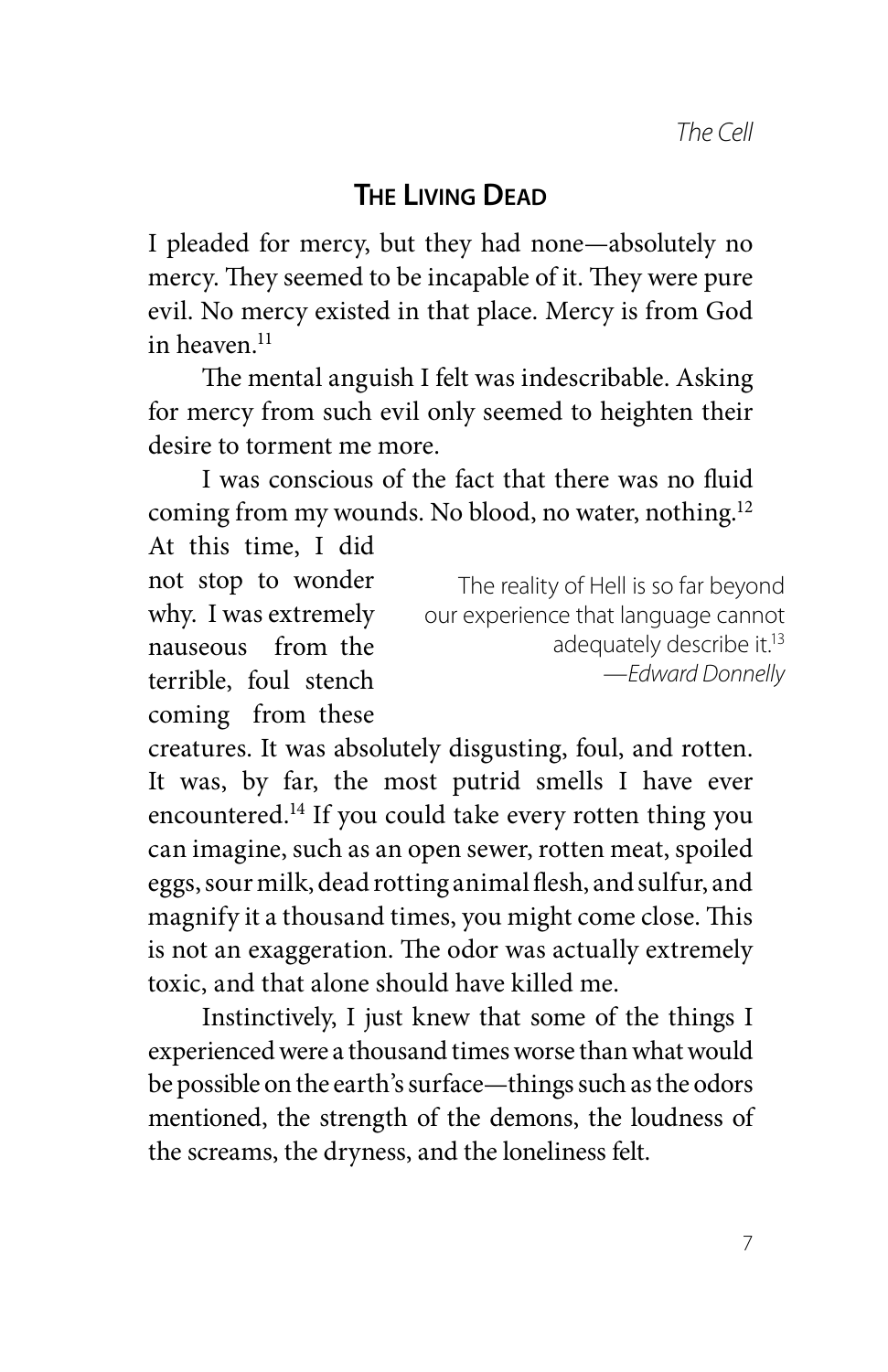Somehow I managed to move a bit and dragged myself across the ground toward the barred door. I couldn't see, but I remembered the direction of the door that had been left open. I finally made it to the door and crawled out of the cell. Apparently, the creatures allowed me to crawl out without stopping me.

As soon as I exited the cell, my first instinct was to get as far away as possible. Again, I desperately wanted to run. All I could think of was to get up onto my feet. However, every move to get up took great effort. I remember wondering, *Why is this so difficult?* After tremendous exertion, I was finally able to stand. I was thoroughly exhausted and, at the same time, very frustrated at how hard simple movement had become. Although I was now outside the cell, I could not run, and fear continued to bind itself around me as a snake constricting its prey.

I was horrified as I heard the screams of an untold multitude of people crying out in torment. It was absolutely deafening. The terror-filled screams seemed to go right through me, penetrating my very being. I once heard about a television special where a news reporter spent the night in a prison just to experience prison life firsthand. The prisoners were crying, moaning, and yelling all night long. He stated that he couldn't sleep because of all the noise. This place where I now stood was far, far worse.

Through the panic and the deafening noise, I struggled to gather my thoughts. *I'm in hell! This is a real place, and I'm actually here!* I frantically tried to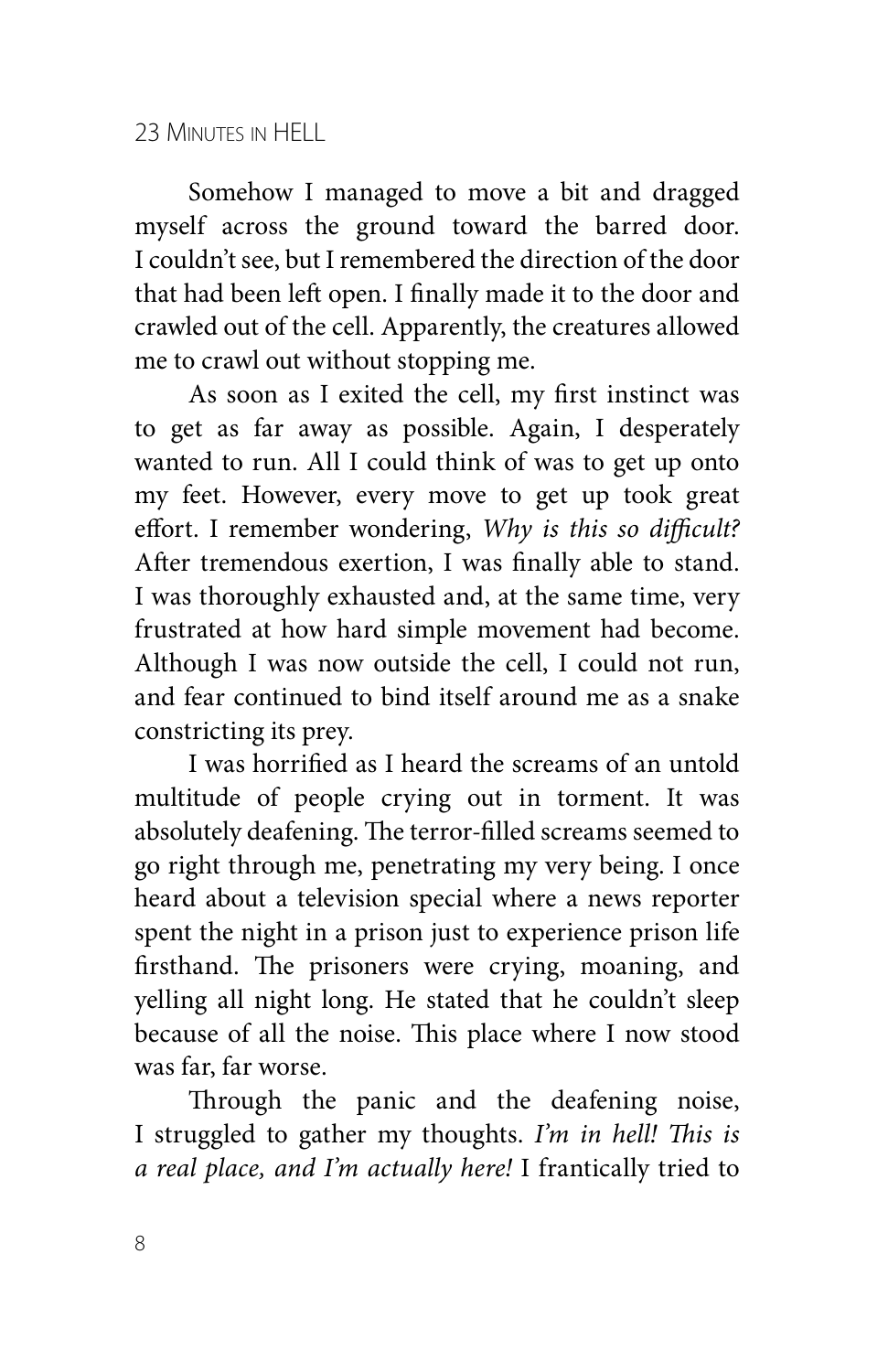understand, but it was just so inconceivable. *Not me, I'm a good person*, I thought. The fear was so intense I couldn't bear it, but again, I couldn't die.15 I knew that most people up on the surface of the earth did not believe or even know that there was a whole world going on down here. They wouldn't believe it. But here it existed, and it was all too real. This place was so terrifying, so intense, and so hostile that it would be impossible for me to exaggerate the horror.

I did not know how I had arrived there. The fact that I *knew God* was kept from my mind. This was explained to me later by the Lord Himself. In retrospect, I know that there are several scriptures indicating that God does sometimes hide things from man's mind.<sup>16</sup>

As I stood outside the cell, I actually felt the darkness. Exodus 10:21 speaks of "...darkness which may even be felt." It was not like the darkness on the earth. I was once in a coal mine in Arizona that was completely void of

light. I couldn't see anything, yet it was nothing like the darkness in hell.<sup>17</sup> It was as though the darkness had its own power, a power that consumed me.18 The darkness was

Hell is a place of unrelieved torment and horrible misery . . . a place of impenetrable darkness. . . a place of fire ... a place of unrelieved torment for both body and soul. Hell will be horrible for everybody there, but some people will suffer more than others.<sup>19</sup> *—John MacArthur*

not simply the absence of light—it had a distinctive evil presence, a feeling of death, a penetrating evil.

I looked off to my right and could faintly see flames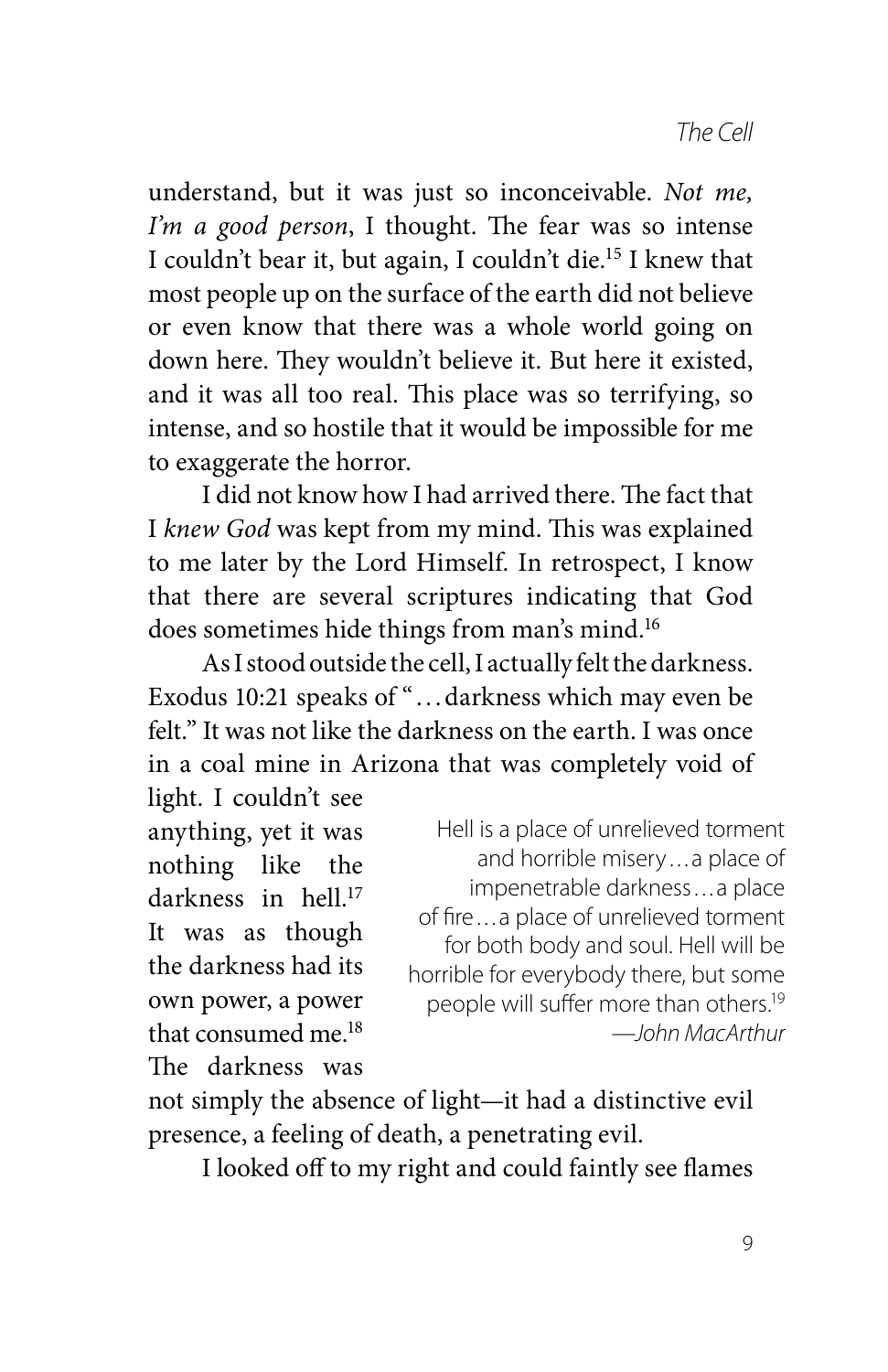from afar off that dimly lit the skyline. I knew the flames were coming from a large pit, a gigantic raging inferno approximately one mile in diameter and about ten miles away. This was just one of the many things I simply knew. My senses were keener.<sup>20</sup>

The flames were intense, but the darkness seemed to swallow up the light.<sup>21</sup> The skyline was barely visible. The darkness was somewhat like a black hole. I have heard scientists say that within our universe's black holes, the pull of gravity is so strong that it actually stops light from traveling, and it cannot escape from the hole. The darkness in hell is like that. It is so dark that it seemed to hinder any light from traveling.

The only visible area was that which the flames exposed. The ground was all rock, barren and desolate. There was not one green thing, not one living thing, not one blade of grass, not one leaf on the ground—it wasjust a complete wasteland.<sup>22</sup> In Ezekiel 26:20 we read: "Then I will bring you down with those who descend into the Pit. . . and I will make you dwell in the lowest part of the earth, in places desolate from antiquity, with those who go down to the Pit." On Earth, even deserts contain life that has adapted to its harsh environment and have a natural beauty. But the place I saw was barren—nothing like the desert.

One of the most painful thoughts I had was the realization that I could never get to my wife. She had no idea of my existence in this place. I would never, ever see her again. I couldn't even explain or tell her of my doom. My wife and I are extremely close, and I used to tell her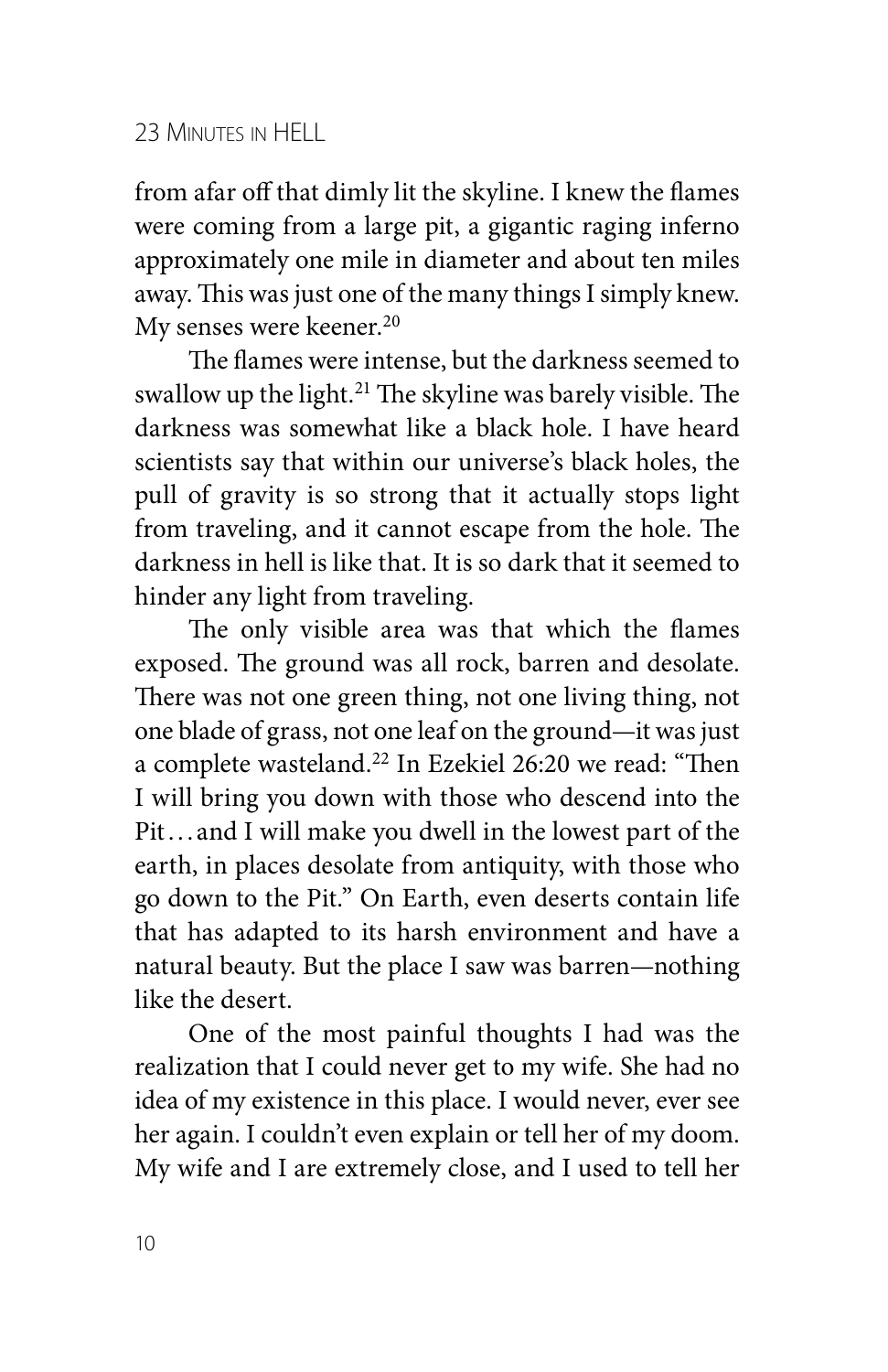that if there was ever a disaster in the earth, and we were apart that day, I would find a way to get to her. I would stop at nothing to get to her. Now, to never see her again was so inconceivable to me.<sup>23</sup> I understood that I would

never, ever get out. In Psalm 140:10 we read: "Let burning coals fall upon them; let them be cast into the fire, into deep pits, that *they rise not up again*" (emphasis added). I couldn't even tell her

It is an experience of intense anguish...a sense of loneliness.... There is the realization that this separation is permanent....Thus, hopelessness comes over the individual.24 *—Millard J. Erickson*

what had happened, and that knowledge alone was too much to endure.

The air was filled with smoke, and a filthy, deathly, decaying odor hung in the oxygen-depleted atmosphere.<sup>25</sup> It seemed as if all the oxygen had been sucked up by the high leaping flames in the distance. I could barely breathe. The lack of oxygen in the atmosphere left me gasping for every little bit of air I could inhale. There was no humidity or moisture in the air. It was exhausting even to try to get just one breath.

One of the worst sensations I experienced was an insatiable thirst and dryness. I was so extremely thirsty. My mouth was so dry it felt as if I had been running through the desert for days. There was no water, no humidity in the air, no water anywhere. I desperately longed for just one drop of water.<sup>26</sup> Like the man in torment in Luke 16:23, just one drop of water would have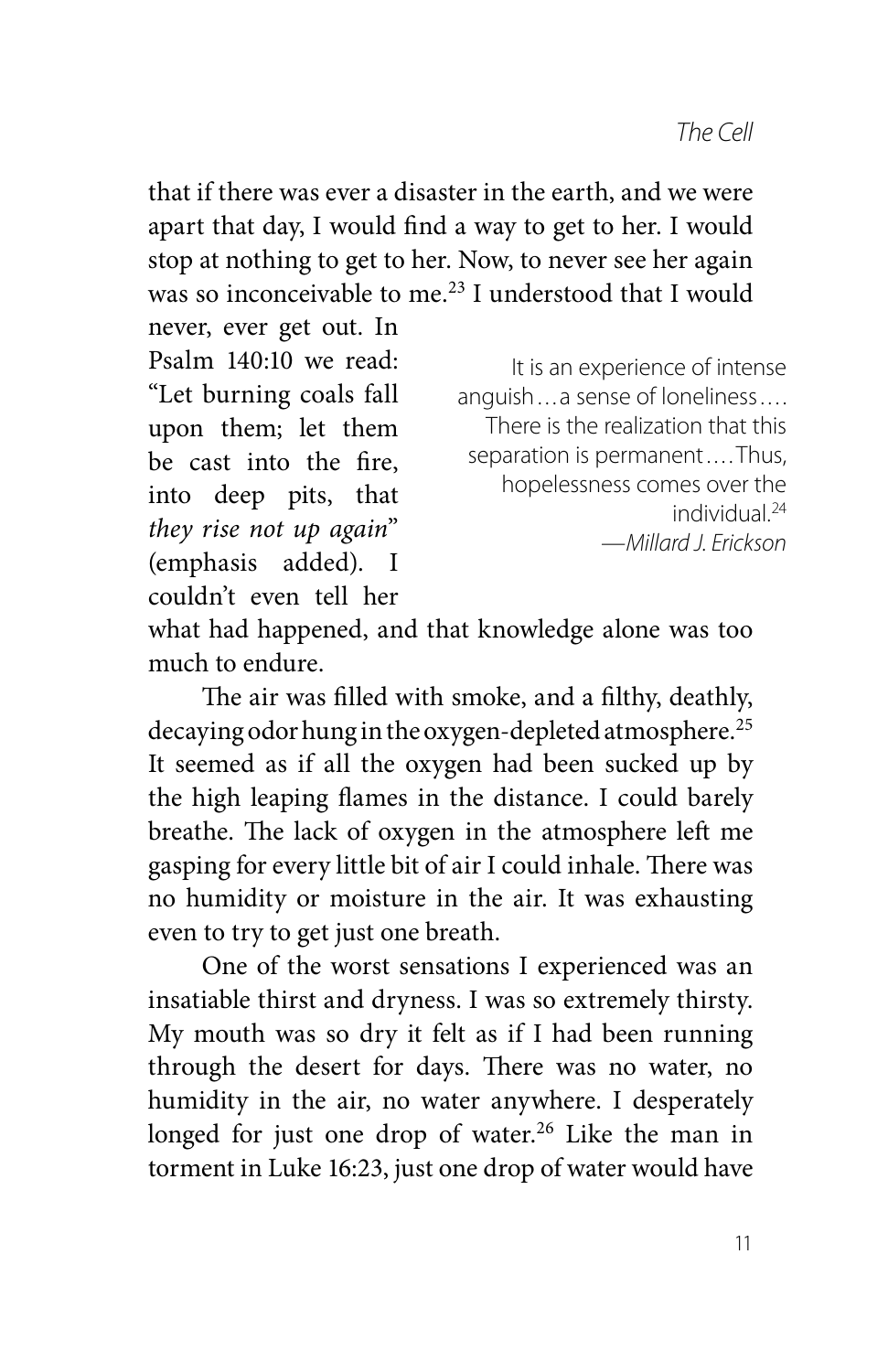been so precious to me. It is difficult to conceive of a world without any water. It would truly be most miserable. It is inconceivable for any of us to imagine such extreme dryness. Water has always been very valuable and pleasurable to my wife and me, and now so much more so. Water is a life-giving substance, and in hell there is no life of any kind. All is dead.

With thoughts of utter hopelessness flooding my mind, I looked out at the desolate, barren cavern toward the flames. All the memories of what a wonderful life I had enjoyed was now a world apart, just a thing of the past. There was no work, no goals, no wisdom, and no opportunity to speak to anyone or to solve any problem. No need to offer advice, help, or comfort of any kind. Purpose was nonexistent. All life was over, and a useless "wasting away" permeated my being.<sup>27</sup> After seeing these grotesque and deformed creatures with their jagged scales, bumps, and twisted limbs, smelling their putrid, rotting odors and seeing the thick, smoke-filled atmosphere, I longed for my life back. I thought of my beautiful wife with her warm, loving green eyes, her zeal for life, her perfectly smooth, clear skin, and her great love for me. I missed her so deeply. I thought about us standing at the cliffs on the ocean's edge, watching the waves and ice-blue water crash onto the rocky shore. I remembered the clear skies, white clouds, sunshine, and fresh air. I yearned for her so deeply.

I wanted to talk and interact with someone. But to have an intelligent conversation—or simply any conversation—with a human being, now so valued, was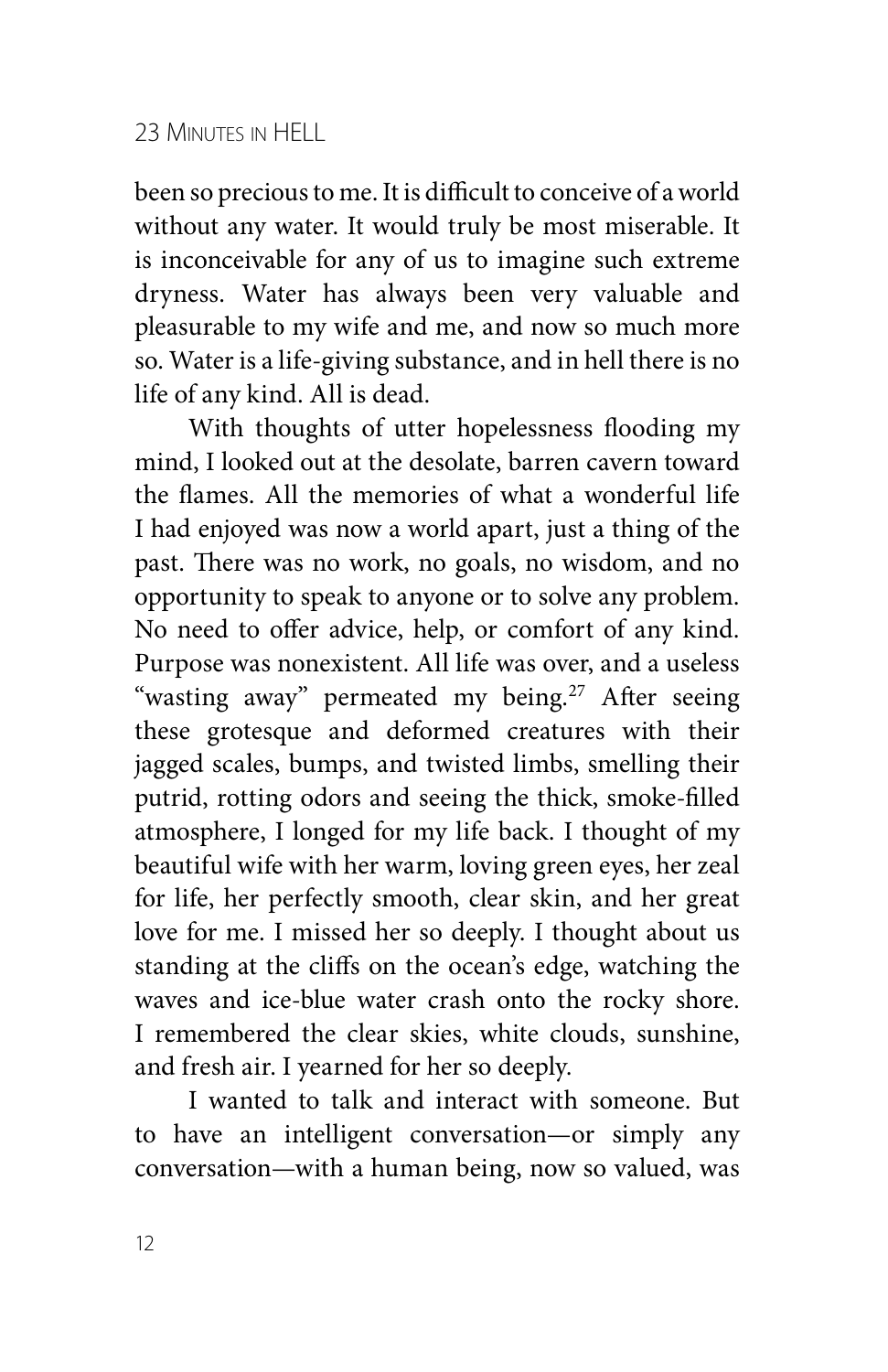completely unattainable.All these things flashed through my mind. However, to entertain such memories was futile and would only lead to bitter disappointment and total frustration. How could I accept the reality I was now faced with? It was a reality filled with an endless eternity

of pain, loss, loneliness, and doom—a most miserable existence. It would be impossible.

My brief moment of remembrance faded away, and once again I was faced with my present gruesome situation. My mental escape had lasted only a few seconds. I realized this horror would last for an eternity, and that knowledge thrust me back into a frantic state of mind.

I didn't even possess the thought of calling on God for help, because I was there as one who didn't know God. The Lord didn't

The lost will be punished with everlasting destruction from the presence of the Lord (2 Thess. 1:9). No one lives without God....He gives you every breath you take. His kindness surrounds. . . .He makes the sun rise on both the evil and the good and sends rain on the unjust as well as the just (Matt. 5:45). He gives you the beauty of a summer evening, the coolness of a refreshing breeze .... He delights you with the taste of fresh crusty bread or the juice of a ripe peach. Perhaps you have experienced the ecstasy of love. These are God's gifts.... All of these are blessings from God....But in Hell, all this will be taken from you. . . . all the dignity that you now have as an image bearer of God will be stripped from you....The wicked will burn with fire but they will not be consumed.28 *—Edward Donnelly*

even come to mind.29 One of those demonic creatures grabbed me and carried me back into the cell. It threw